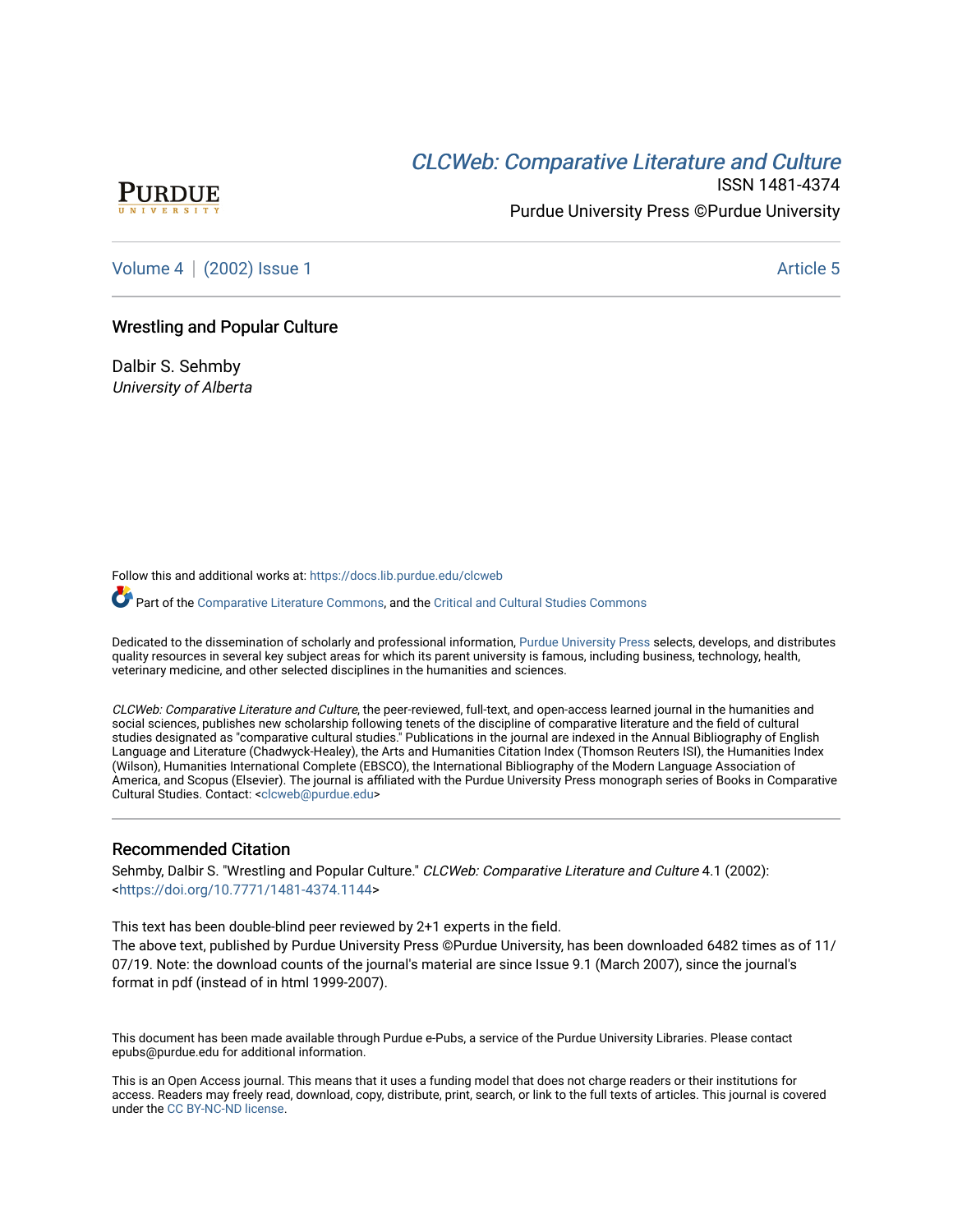## PURDUE

 $\overline{\overline{x}}$  UNIVERSITY PRESS <http://www.thepress.purdue.edu>

## CLCWeb: Comparative Literature and Culture

ISSN 1481-4374 <http://docs.lib.purdue.edu/clcweb> Purdue University Press ©Purdue University

CLCWeb: Comparative Literature and Culture, the peer-reviewed, full-text, and open-access learned journal in the humanities and social sciences, publishes new scholarship following tenets of the discipline of comparative literature and the field of cultural studies designated as "comparative cultural studies." In addition to the publication of articles, the journal publishes review articles of scholarly books and publishes research material in its Library Series. Publications in the journal are indexed in the Annual Bibliography of English Language and Literature (Chadwyck-Healey), the Arts and Humanities Citation Index (Thomson Reuters ISI), the Humanities Index (Wilson), Humanities International Complete (EBSCO), the International Bibliography of the Modern Language Association of America, and Scopus (Elsevier). The journal is affiliated with the Purdue University Press monograph series of Books in Comparative Cultural Studies. Contact: <clcweb@purdue.edu>

### Volume 4 Issue 1 (March 2002) Article 5 Dalbir S. Sehmby, "Wrestling and Popular Culture"

<http://docs.lib.purdue.edu/clcweb/vol4/iss1/5>

Contents of CLCWeb: Comparative Literature and Culture 4.1 (2002) <http://docs.lib.purdue.edu/clcweb/vol4/iss1/>

Abstract: In his paper, "Wrestling and Popular Culture," Dalbir S. Sehmby investigates a phenomenon of television culture. Wrestling has been for a long time now a main feature of television with a sizable audience. However, scholars in popular culture, audience studies, or television studies have paid little attention to this phenomenon and Dalbir argues that the study of wrestling in popular culture ought to be of interest to scholars of culture. In his discussion, Dalbir addresses notions of high art versus low art along with notions of high television versus low television. He continues with a discussion of the recent history of professional wrestling in order to illustrate how wrestling developed a fraudulent reputation. In Dalbir's view, television wrestling is considered an uncomfortable activity, a performance, and a television feature located between sport and drama, between masculine narrative form and feminine narrative form, between a sexual and non-sexual display of the human body, and between documentary reality and creative fiction. In his study, Dalbir also explores aspects of the spectacular excesses of wrestling along with its media-hybrid form.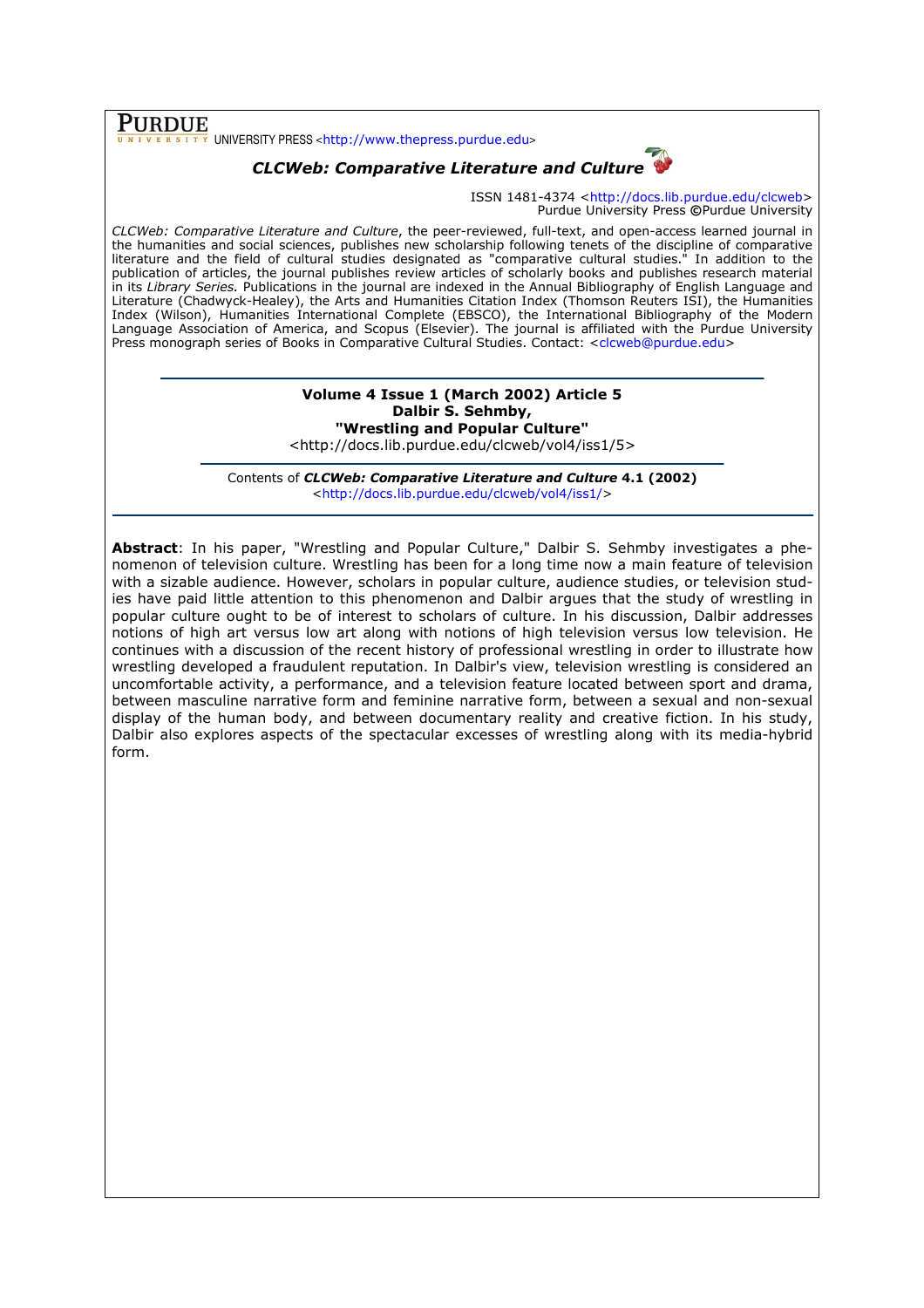### Dalbir S. SEHMBY

### Wrestling and Popular Culture

Bring professional wrestling up in a conversation and someone is bound to say, "It's sooo fake." And it is not only the faultfinders that use the phrase, even sincere fans find themselves using the phrase, if only to clarify to the world that they have enough sense to comprehend that wrestling is "fake." Culturally, when we think of art, we do not think of professional wrestling. Television and art have a contested relationship already, so professional wrestling and art have a much harder time. Through both scholarly work and viewing enthusiasm, however, television programming has become recognized as an important twentieth-century medium. However, in average text, reference, or encyclopedia on television, wrestling remains conspicuous by its absence. This, despite the fact that one of television's first hits was the Dumont Network's wrestling shows and some of television's first celebrities were wrestlers. Furthermore, fifty years later, wrestling remains a constant staple of North American television programming. However, for scholars of television, there has been disdain for wrestling. Specifically, professional wrestling's seedy reputation stems from five basic factors: its status as low art, its historical development, its liminal existence, its spectacle of excess, and its form of hybrid media. Ultimately, by acknowledging its low status and by articulating entertainment to be a type of permissive deception, the producers, performers, and the fans reappropriate wrestling's con-game status, destroying the notion of a hierarchy of popular art forms and thus heralding all entertainment as a successful illusion, or "fake."

Before looking into the specific reasons of the negative reputation of wrestling, the general notion of working-class art versus upper-class art must be addressed. High culture, such as ballet, opera, and classical music, is regarded as aesthetically complex and intellectually appealing. High aesthetics have been and continue to be critically delineated and appraised within universities, colleges, and in society at large. Historically, however, the elitist applause for high art has come at the expense of lower-class art. Distinctions in art go hand in hand with distinctions between class, taste, and overall aesthetic standards within our culture. John Fiske, in Understanding Popular Culture (1996), explains Bourdieu's main argument about class distinction and art in the following way:

culture is used to distinguish among classes and fractions of classes, and to disguise the social nature of these distinctions by locating them in the universals of aesthetics or taste. The difficulty or complexity of 'high' art is used first to establish its aesthetic superiority to 'low,' or obvious, art, and then to naturalize the superior taste and (quality) of those (the educated bourgeoisie) whose tastes it meets. A critical industry has been developed around it to highlight, if not actually create, its complexity and thus to draw masked but satisfying distinctions between those who can appreciate it and those who cannot. Artistic complexity is a class distinction: difficulty is a cultural turnstyle -- it admits only those with the right tickets and excludes the masses. (121)

In broad terms, high culture applauds upper-class art, creating specific standards of quality and taste. However, the critical industry surrounding high art has often overlooked the merit of what may be termed low, working-class, or popular art. Because popular culture is popular or because mass media is of the masses, by its very nature and owing to traditional boundaries of taste, popular mass media exist in opposition to the more critically acclaimed high art. In order to sustain a critical industry around high art, studies of art made for the masses, such as television, are avoided. Mass media scholar Robert Abelman in Reaching Critical Mass (1998) outlines several reasons why television is not considered high art. For instance, among his reasons he includes that televiewing has not been embraced by the intellectual community, that television is too accessible, and that television is considered nothing but a popular commodity. Specifically, Abelman points out that elite art is perceived "to be unique, technically and thematically complex, and produced by an identifiable artist of stature and personal vision" (13). In contrast, popular art "strives to be familiar, common, and conventional and is typically produced by unknown and unrenowned artists for commercial distribution and consumption on a large scale. It is often created for profit and, as a form of artistic expression, is devalued by its very popularity" (13). In other words, television is a form of popular and profitable art and thus is not considered as aesthetically complex or creatively original as elite art. As a result, television programs are also not considered as aesthetically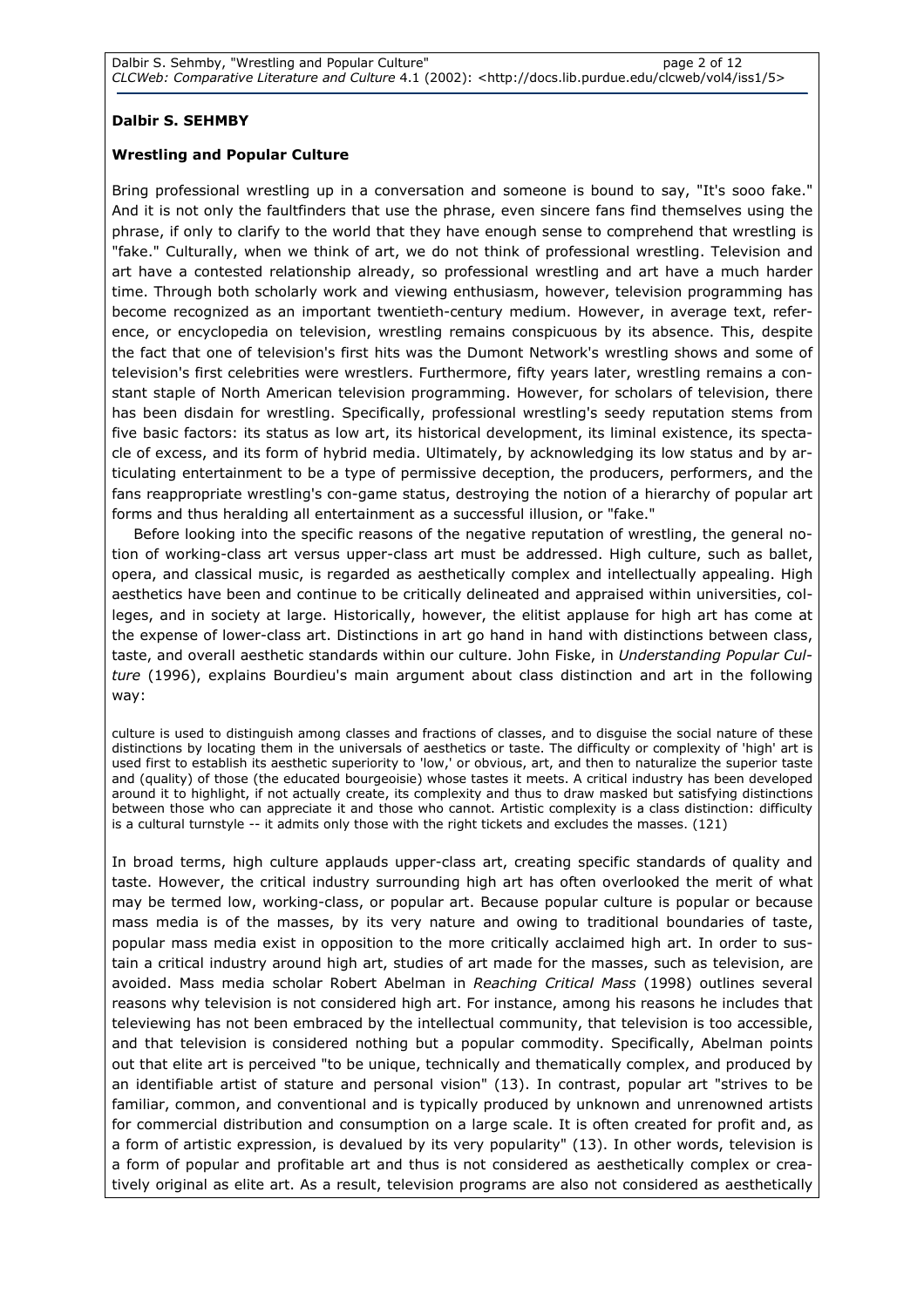complex or creatively original as their elite counterparts. Nonetheless, not fulfilling the qualifications of elite art does not dismiss the richness available within a popular television program.

Unfortunately, in attempt to validate media studies, critics have created a hierarchy of their own. For example, live television dramas from the 1950s have been compared to the high art of theater and thus within such high company are argued to be worthy forms of popular art. Or consider America's Public Broadcasting Station (PBS), renowned for its array of quality and educational programming. PBS garners much fewer ratings points than the major American networks and yet it is critically appraised. This combination of low ratings and high critical praise is almost a cliché in television; unfortunately then, television programs with high ratings are often deemed unworthy of critical or academic attention. So, within television criticism, there is a distinction between high-quality and low-quality programming that originally drew upon the standards set by comparable forms of high art.

This ranking within television criticism exists even today. The very categorization of the 1950s as the Golden Age versus the trash television era of the late 1990s, for instance, illustrates the distinction between high and low television. Yet even during the 1950s, professional wrestling was situated lower upon television's hierarchy. Milton Berle and his variety show are recognized for bringing television into the homes of viewers across America, while "Gorgeous" George and the communal spectacle of professional wrestling are not awarded such recognition. This despite the fact that wrestling would have greater general appeal across America than Berle's show for two reasons: the proliferation of wrestling programs in television's early days and the wide appeal of wrestling spectacle itself. According to David Hofstede in Slammin': Wrestling's Greatest Heroes and Villains (1999), wrestling first aired on 30 July 1948 on Dumont and shortly thereafter, from 1949 to 1951, ABC, CBS, and NBC all broadcast wrestling bouts and Hofstede writes that "the first channel surfer could find wrestling shows six nights a week" (9). It seems more plausible that a good versus evil spectacle would reach more people across America than a New York based comedian with a clear urban slant to his humour and in my opinion wrestling is more capable of translating across regional, ethnic, and class differences than Berle's variety show. Thus, wrestling has an unduly low status, being not only a television program, but also holding a low position within the television hierarchy -- illustrative by its lack of recognition as even an existent genre.

Historically, wrestling is both folk and mass entertainment. Its origins are folk, stemming from traveling carnivals and vaudeville-type shows. In terms of both its audience and its performers, such traveling shows occupy the lowest rung on the artistic scale. Performers begin their training through traveling venues, graduating to more respected and static stages, such as Broadway, where the audience comes to see them. Professional wrestling is linked to folk traveling shows via the nomadic nature of the business; that is, entertainers try to gather audience from town to town. What remains from its folk roots is the huckster element: traveling shows are associated with a form of advertising that brands both the entertainer and the spectator with negative connotations. In television today, wrestling's promotional bits, posters of upcoming arena events, and pay-per-view commercials preserve the carnival's call for a crowd and promises of exotic entertainment. In addition to the low status of the entertainer, the low social status of the spectator remains a fact. At best, the wrestling viewer is not unlike the folk spectator paying for the low artistic form of traveling entertainment. At worst, by purchasing tickets to see a fraudulent sport, the wrestling viewer is like the folk audience being suckered into a spectacular con. Via such a reputation of salesmanship and conning, the categorization of the audience as the "uneducated masses" takes yet another layer of meaning.

With a history consisting of county fair hustling, an athletic contest fraught with controversy, and an incident of inadvertently revealing the winners before a major event, professional wrestling secured a fraudulent reputation and its viewers an "uneducated" one. That is, the wrestling show is a con and the viewer is too dumb to realize he or she is being conned. Owing to its traveling carnival roots, wrestling gained a reputation as a scam and not as entertainment art. According to the documentary, The Unreal Story of Professional Wrestling (1999), Sharon Mazer's Professional Wrestling: Sport and Spectacle (1998), and Gerald Morton and George O'Brien's Wrestling to Rasslin': Ancient Sport to American Spectacle (1985), professional wrestling's seedy reputation is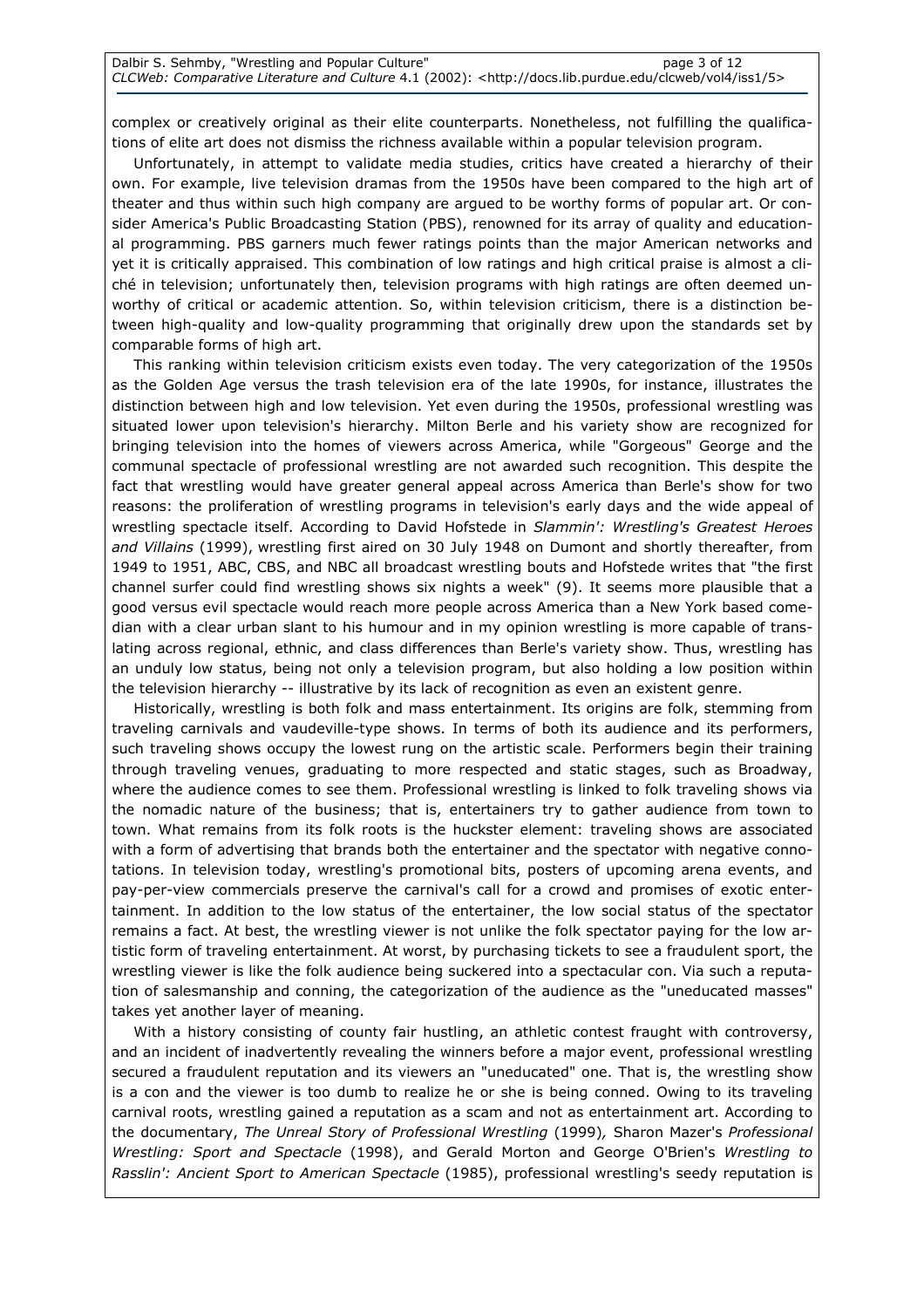also connected to the efforts of American Civil War veterans to profit from their fighting skills. To pass the time between military battles, American Civil War soldiers would wrestle one another and ex-soldiers brought their skills to county fairs and traveling shows where they would challenge anyone in the local crowd to an impromptu fight, waving a healthy bet as financial temptation. Motivated by pride and lured by money, an eager local would take up the challenge only to end up embarrassed by the professional. And as legend has it, to lure people into the fight, the carnival wrestler would sometimes have a "plant" in the audience. The "plant" would put up a good fight and barely lose, convincing the audience that they would be able to finish what the "plant" almost could. Then, like a pool shark, the strongman would defeat the eager local and walk away with the money. It is important to note that during the nineteenth century these carnival cons existed parallel to wrestling as a legitimate athletic contest. Sealing its status as athletic entertainment, the sport and the carnival con merge into what we know as professional wrestling.

At the turn of the century, an incident involving Frank Gotch and George Hackenschmidt further tarnished wrestling's status as a legitimate sport. Wrestling as a spectator sport begins as just that, an athletic contest. In the early days of professional wrestling, accomplished athletes would compete with one another in the amateur style of the game and in North America and Europe, Gotch and Hackenschmidt were two of the most popular and capable athletes of their day. According to The Unreal Story of Professional Wrestling, in a rematch between the two, the American Gotch hired a "hooker," a wrestler who is capable of physically crippling an opponent, to injure Hackenschmidt in a training bout. Hackenschmidt's knee was torn and Gotch easily won the rematch. Later news got out that Gotch had hired someone to injure Hackenschmidt and wrestling's legitimacy as a fair sport was further tarnished and the high profile of the Gotch-Hackenschmidt incident is a major reason why wrestling sporting contests would no longer be a viable sell to sports fans. Further, since the final bout between Gotch and Hackenschmidt was not even staged for clear dramatic entertainment, wrestling did not clearly define itself either as a legitimate sport or as a spectacular stunt show.

Historically, after an initial mainstream boom as an athletic contest, wrestling was no longer even validated as a socially acceptable form of entertainment. According to the Unreal Story of Professional Wrestling, this lack of marketability occurred for three major reasons: wrestling's tricks were revealed, the winners of a major event were made public before the event occurred, and newspaper sports columnists stopped covering wrestling. In other words, by losing its playful guise as a competitive sport, wrestling lost its mainstream audience. To explain, even if audiences knew that some wrestling matches were staged, for years newspapers devoted a section to wrestling and winners were never revealed in advance. And so, the public was allowed to be in on the fun; in other words, wrestling was socially validated. Due to events which ruined its social acceptance, it did not permit spectators to suspend their disbelief and spoiled the dramatic suspense of a major card, professional wrestling was no longer socially validated, turning mainstream fans away. Concerning the serious inquiry wrestling faced, Hofstede in Slammin' declares: "The first serious investigation into wrestling's authenticity was launched in January of 1934 by the New York State Athletic Commission. Accusations of 'title juggling' and 'secret agreements' resulted in a week of testimony from the top wrestlers of the day, including Londos, Ed White, and Dick Shikat. The commission outlawed syndicate agreements between promoters and also decided to ban the drop kick from competition. Nobody paid much attention to either edict" (8).

Matches faced serious criticism, but professional wrestling became too successful as an entertainment business to revert to its roots as an athletic contest. Viewing an event that was publicly regarded as a corrupt sport by media authorities, such as sports columnists, it was now embarrassing for mainstream audiences. This lack of public and critical validation exists even today. Critics or non-fans denounce professional wrestling "fake." Fans must defend what they know is sports entertainment, and scholars must explain that they know wrestling is staged. Such a dismissal stems partly from wrestling's liminal status, between sports and drama, masculine narrative and feminine narrative forms, sexualized and non-sexualized display, and reality and fiction. As neebish scholars may know all too well, North American culture has high praise for athletic skills. We value the strong, the fast, and the best. The most skillful athletic performer may even earn the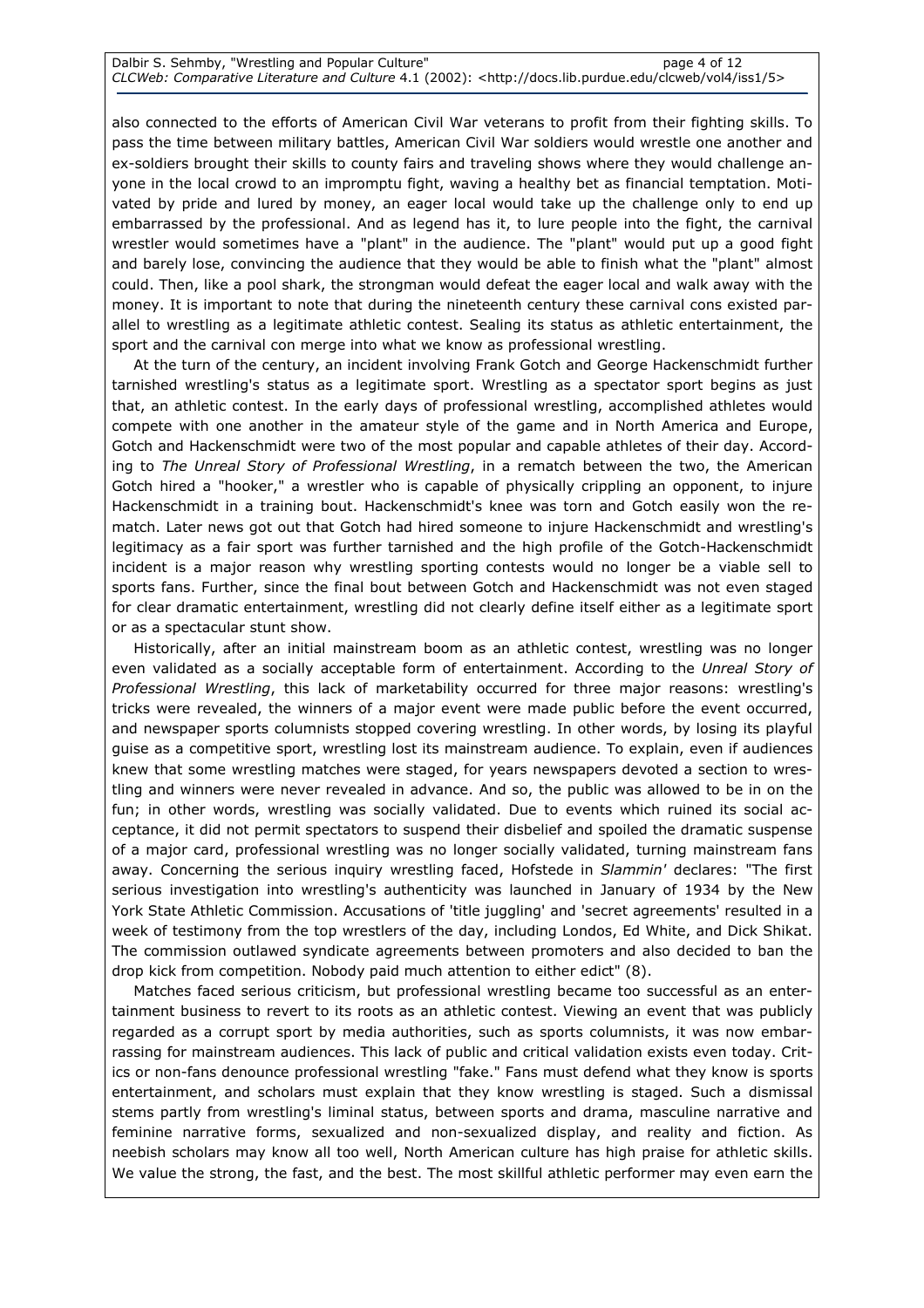cultural status of a hero or icon, along with lucrative endorsements and vast media coverage. We believe training, dedication, and hard work make champions. And thus, perseverance, focus, and confidence are values we hold dear and see realized through our athletes. Sports figures embody the ability to overcome poverty, the desire to never give up, and some of the highest physical and mental potential of the human species. Fair athletic competitions are rituals supporting our belief in the American dream. Culturally then, we do not like it when sports are rigged, when our athletes cheat, and, in the case of wrestling, when it is all just reduced to a show. Hence, owing to its resemblance to sport, but its clear status as drama, wrestling is criticized and degraded as "fake." More importantly, by parodying the notion of hard work and ethical practice leading to success, wrestling undermines our very belief in the American dream.

Wrestling's guise as sport gives it a veil of legitimacy that, however thin, situates it within our understanding of competitive athletic contests. That is, when we watch an athletic contest, we are viewing just that, a competitive test. For instance, in a boxing match, we watch two athletes fight one another according to the rules of the game enforced by a referee. Judges on the outside assess the match and score points for proper blows and deduct points for any infraction. Each individual round is timed and the entire bout is a set number of rounds. At the end, the boxer with the most points or the one who has scored a knockout is declared the winner. Viewers watch the event unfold before us. Putting gambling odds, fight histories, and corruption aside, we do not know what is going to happen next, we do not know how long it will last, and we do not know who the winner will be. This is what gives boxing and other sports their unpredictability; so, we as spectators watch in order to see who is the better, more skilled, and more capable athlete. Thus, when viewing a sporting contest, we are caught up in a type of live documentary athletic narrative unfolding before our eyes.

Professional wrestling, by extension, builds upon this model of the legitimate athletic contest unfolding before our eyes and consequently situates wrestling within our understanding of competitive sports. In other words, by mimicking the style of a sports contest, wrestling demands the viewer to situate himself or herself as a legitimate sports spectator. However, in doing so, wrestling mocks a space that is culturally sacred, the athletic battleground. We take our sports seriously, because it is associated with our local, national, cultural, or personal pride as fans. The riots in European soccer matches, hockey fervour in Canada, total football or baseball immersion in the US, cricket in India, or the global ritual of the Olympics are just some examples of how serious we treat our sports worldwide. Sports are meant to be the space of fair competition, but wrestling proves otherwise, circulating their narratives around corruption, favoritism, and backstabbing. Furthermore, wrestling is liminal in another potentially anxiety-producing manner, by existing between masculine and feminine entertainment forms. In media studies, programming is construed masculine or feminine depending on the gender of the target audience and stereotypical gender traits represented in a program. Following such a schema, visually, wrestling is a highly masculinized program.

Typically, athletic men shout at one another, battling physically for pride, honour, and a gold championship. Women also wrestle, but they are the less typical combatants; nonetheless, when the bell rings, they too settle their dispute or display their prowess in an aggressively athletic manner. Wrestlers are not average men and women either; rather, they are often muscled, strong, and capable of dangerous athletic feats. The wrestling match itself is a highly masculinized narrative: there is little or no talking; two individuals fight one another; there is a clear beginning, middle, and end. In a wrestling match, when the opening bell rings, the talking usually stops. Or, typically, the honourable hero stops talking and starts fighting, while the villain may be more likely to stop and talk or complain. In a match, there is a clear time limit, where the two combatants struggle physically. And, the victory is sealed with the final three-count and ending bell sound, giving the narrative a clearly defined beginning, middle, and end. Exemplified by the dynamics of the match itself, wrestling is a highly masculine narrative form. Simultaneously however, wrestling as a series of matches and ongoing narratives is highly feminine in form. In his article "Never Trust a Snake: WWF Wrestling as Masculine Melodrama" (1997), Henry Jenkins argues that serial fiction, such as soap opera, exemplify a feminine aesthetic; however, wrestling does not fit neatly into the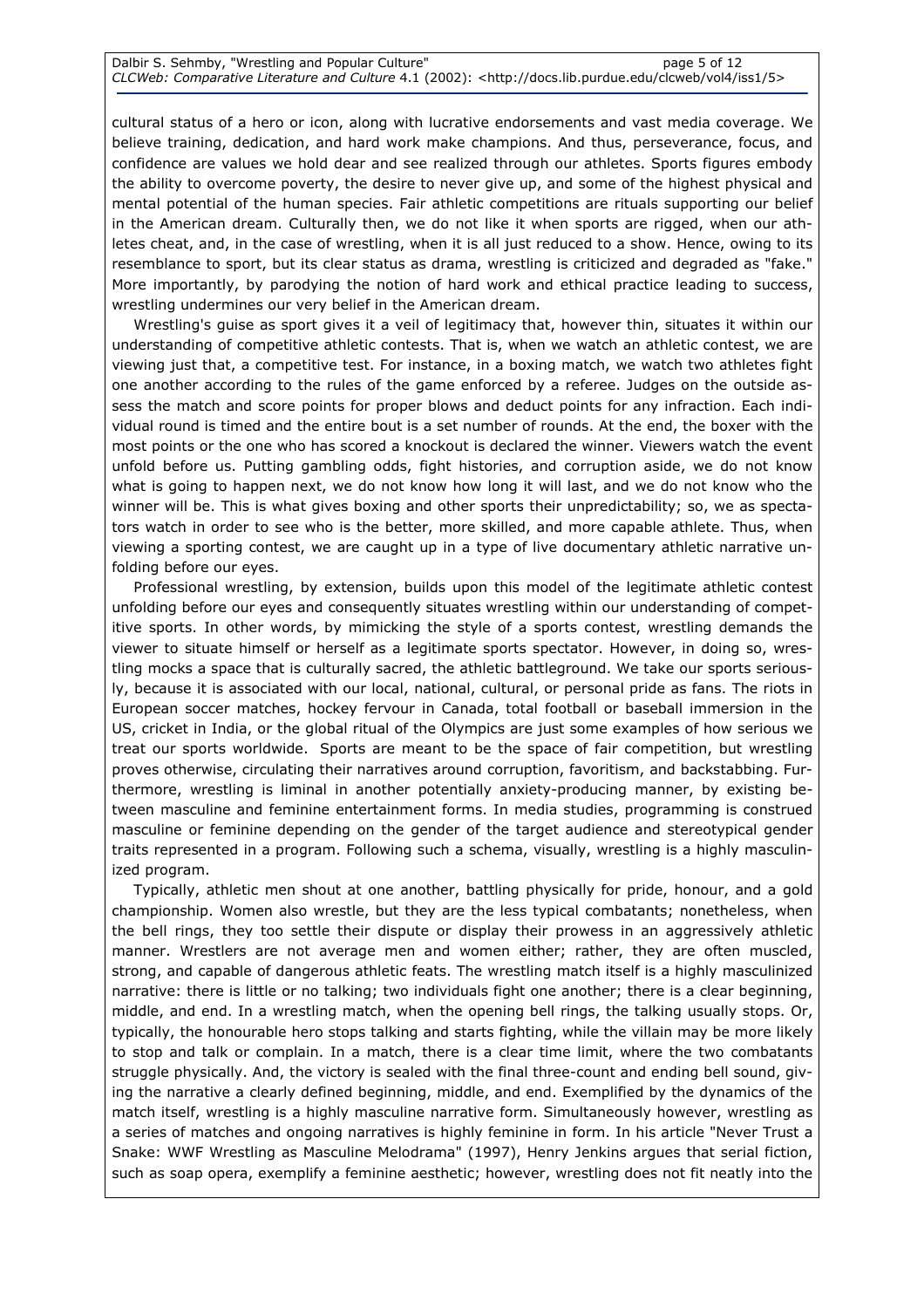scholarly television tradition that separates masculine from feminine narrative form: "Television wrestling runs counter to such a sharply drawn distinction: its characteristic subject matter (the homosocial relations between men, the professional sphere rather than the domestic sphere, the focus on physical means to resolve conflicts) draws on generic traditions which critics have identified as characteristically masculine; its mode of presentation (its seriality, its focus on multiple characters and their relationship, its refusal of closure, its appeal to viewer speculation and gossip) suggest genres often labeled feminine. These contradictions may reflect wrestling's uneasy status as masculine melodrama" (50).

Wrestling is a serial fiction displaying men expressing emotion. It is a sports opera, a melodrama where story twists and turns occur abundantly. Also, like its soap opera counterparts, wrestling has developed a whole industry of gossip on the internet, in fan magazines, and through 1-900 telephone information lines. Another feminine aspect can be illustrated in wrestling's routine melodramatic expression of emotion. The wrestlers and all the other characters openly express their feelings in hyperbolic and excessive ways, be it anger, fear, humiliation, sadness, or happiness. And although they most often express anger, wrestlers verbalize a great deal, arguing, protesting, and even bickering. So, wrestling is also a highly stereotypical feminine form, as exemplified by the serial story structure, the melodramatic emotional expressions, and the verbalization of personal feelings. In addition, wrestling displays the human form for both the male and female gaze in both sexual and non-sexual ways. Unlike the clearly objectified female or clearly objectified male, wrestling bodies are presented in a marginal manner. With regard to the gaze, Laura Mulvey writes in her paper "Visual Pleasure and Narrative Cinema" (1992) that "In a world ordered by sexual imbalance, pleasure in looking has been split between active/male and passive/female. The determining male gaze projects its phantasy on to the female figure which is styled accordingly" (750). Applied to the situation in wrestling, this is enacted when there are scantily-clad, heavybusted women who accompany wrestlers to the ring as managers, girlfriends, and so on. Their role is to satisfy the heterosexual male viewer's sexual gaze. Yet, at the same time, male wrestling bodies are abundantly available for the heterosexual female gaze. In fact, the minimal dress for any wrestler is colourful underwear. In wrestling, male and female forms are available for both the heterosexual female and heterosexual male gaze. Furthermore, the human body is also on display for the homosexual gaze of males and females as well; male wrestlers battling with one another and female wrestlers battling with one another provide possibilities for homosexual viewing pleasure. However, there is more to wrestling than sexual gazing.

Male and female bodies in wrestling are also enjoyed for non-sexual gazing: wrestlers may wear very little and some may be well-built, but by the commonness of their clothing and musculature, wrestling bodies do not exist purely, if even predominantly, for the sexual gaze. More typically, the heterosexual/homosexual male and the heterosexual/homosexual female watch wrestlers engaged in athletic combat for the sake of stunt skill and story. For example, a heterosexual male can watch and enjoy two men fighting one another for their moves/prowess, and then sublimate the homosexual gaze. He may watch a match to simply discover the winner of an ongoing story line. Since wrestling by convention consists of scantily clad men and women, the bareness of two men in athletic combat will not be necessarily interpreted as sexual for the heterosexual/homosexual male/female fan. As is apparent, the combination of viewing strategies can be as numerous as the type of viewer. The ability of an individual to alter his or her viewing strategies at any given moment can make for an innumerable amount of viewing strategies. In mainstream sports male and female bodies are offered to viewers along a distinct line between sexual and nonsexual gazing. Female cheerleaders in revealing clothes with bubbly expressions perform along the sidelines and are forbidden to participate upon the clearly demarcated athletic ground. The cheerleading dance is largely gratuitous to the competition, while the actions of male athletes are primarily related to the context of the game and any dancing or gratuitous physical displays are typically connected with signals of victory or intimidation. Antithetically, in wrestling, the boundaries between female and male bodies collapse, as male and female bodies exist for both sexual and non-sexual gazing, simultaneously.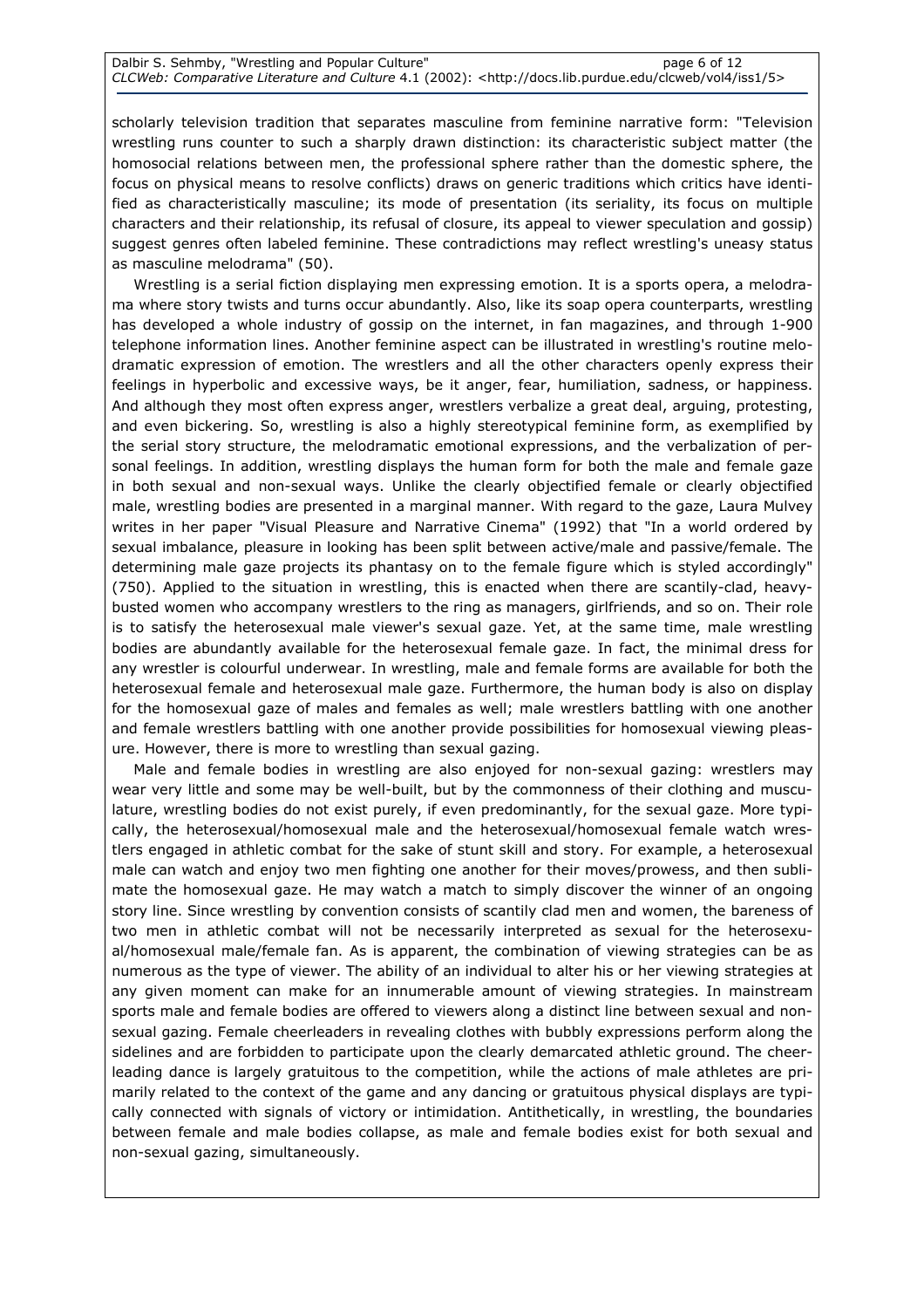Wrestling is also liminal and anxiety-producing because of its playful status between reality and fiction. Typically, Western spectators are attuned to a privileged viewing status. The spectator is in a position of safe knowing; that is, we watch the characters develop and the events unfold within a clearly demarcated fictional story world. Wrestling shifts spectator position to a less privileged one, thus distorting traditional fictional boundaries. Like sports viewers, wrestling spectators watch action unfold live, where mistakes and other markers of live television reveal themselves. At the same time, they follow a scripted fictional narrative with known conventions. Thus, the wrestling spectator occupies a marginal space, between non-fiction and fictional modes of watching, for wrestling itself occupies a marginal space, between non-fiction and fictional modes of telling. Such marginality places wrestling as metadrama. As Richard Hornby argues in his *Drama, Metadrama*, and Perception (1986), metadrama is "drama about drama; it occurs whenever the subject of a play turns out to be, in some sense, drama itself" (31), with varieties of overt metadrama as the play within the play, the ceremony with the play, role playing within the role, literary and real-life reference, and self-reference (32). Following this line of thought, in professional wrestling every type of overt metadrama exists routinely. Further, when describing a play within a play, Hornby points out that in order to be metadramatic fully, the outer play must have characters and a plot and that these elements "must acknowledge the existence of the inner play; and that they acknowledge it as a performance. In other words, there must be two sharply distinguishable layers of performance" (35). In wrestling, when a form of play within a play occurs, it is most commonly not revealed as metadrama until later in the narrative (as a surprising twist) or if it is revealed as a premise, then it is a play within a play through parody. For instance, in one World Championship Wrestling (WCW) Nitro program, Bret Hart goes through a heart-felt revelation that he must fight for the fans once again and stand up to the then villainous Hollywood Hulk Hogan. Finally, at the climactic end of the match, Hart and Hogan wrestle strenuously, luring another hero, Sting, into the ring to help Hart against the cheating Hogan. However, at that point, Hogan and Hart join forces and attack Sting, collapsing the entire narrative and revealing their match to be "fake." In other words, within the narrative, Hogan and Hart were wrestling a "fake" match in order to lure and injure Sting. The play within the play is also evident in wrestling parody. For instance, in the WCW during the late 1990s, the New World Order (NWO) arrived to take over the organization. The NWO would interrupt a WCW program to broadcast NWO wrestling matches; however, their matches were clear parodies of wrestling poetics. Their broadcast parodied the ring entrance of the wrestlers, the role of the referee who does not enforce any rules, and the announcers who build up excitement over the action.

Essentially, the play within a play is fundamental to wrestling, because wrestling openly presents itself as a "work." A "work" is an old term still used by fans and promoters for whom a "work" refers to the ability of the wrestlers in a match to con the spectator into believing its reality. Hence, every wrestling show is a successful "work" if the audience is caught up in the show and believes the emotion and fighting to be real. However, this believability is not just in the dramatic suspension of disbelief sense; rather, the ultimately successful "work" makes the viewer actually believe or doubt what is real and what is not real. Increasing the interpretive pleasure of viewers, the legendary notion of a "shoot" match is central in wrestling parlance. A "shoot" is an actual wrestling bout where the wrestlers are in a sporting contest with one another. Theoretically, since any match can be a "work" or a "shoot," a choreographed bout may through accident or through an actual conflict between the performers, turn into a "shoot." Thus, within the fictional domain, the play within a play exists either as a climactic narrative twist or as a premise for parody. Slipping out of the fictional domain, a match may have moments of accidental or deliberate violence. Whatever the case, wrestling constructs a spectator position of marginality, along an axis of unknowing. Opposed to the traditional spectator position of privileged knowing, the wrestling spectator takes on a discomforting role, teetering along the margins of fictional knowing and nonfictional uncertainty.

Next, Hornby says that the ceremony with the play "involves a formal performance of some kind that is set off from the surrounding action. As with play within plays, however, a certain blurring occurs when one tries to categorize ceremonies within plays" (49). Like drama, wrestling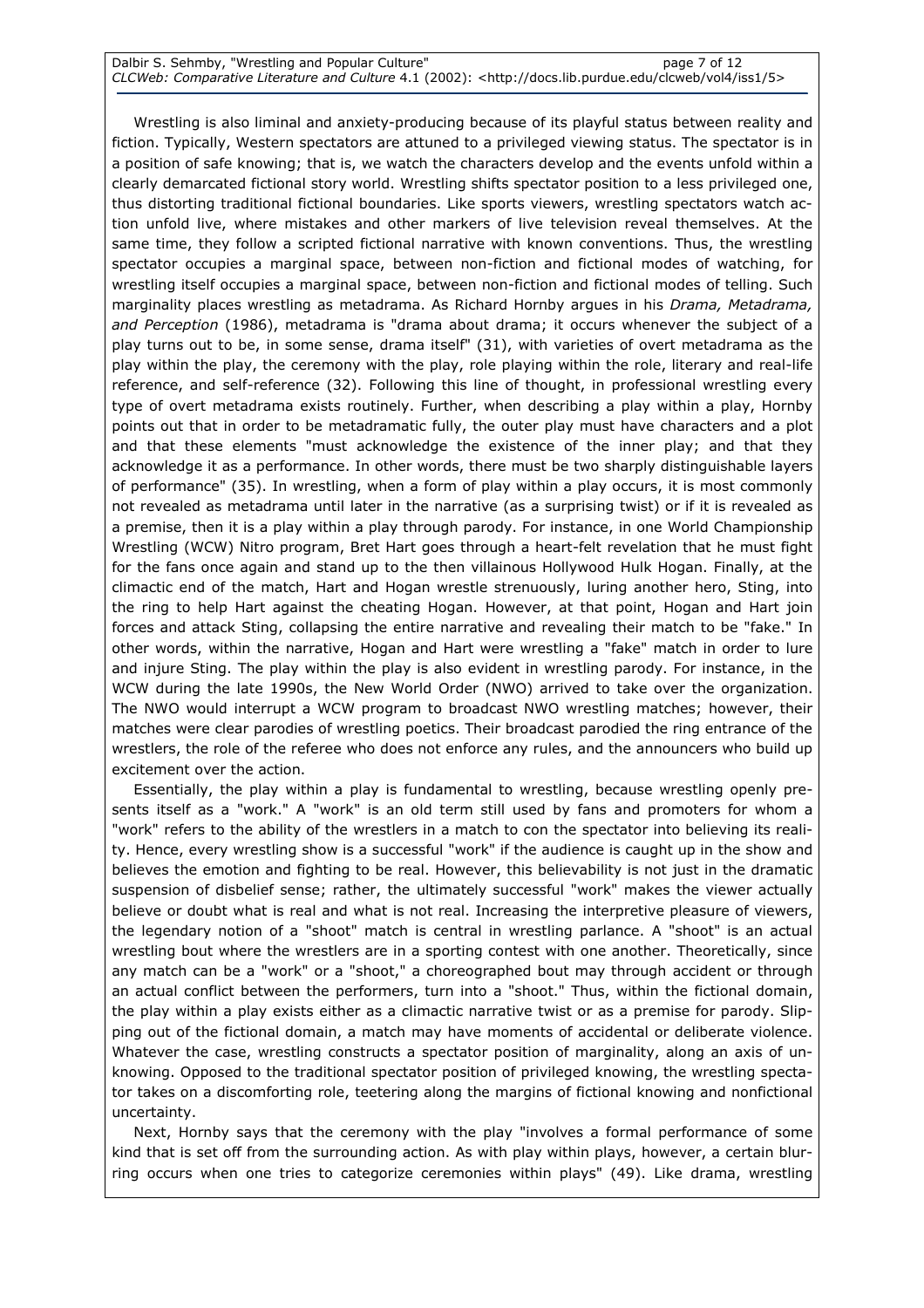shows have a ceremonial quality of their own, without necessarily being full ceremonies. And so, a ceremony within a wrestling program blurs the distinction between the spectacular ritual of wrestling and the ritual ceremony within the narrative. For instance, when heroes are crowned champions, there may be an impromptu ceremony reflecting the victorious showers of champagne and team revelry characteristic of legitimate sporting events. The locker room empties and the new champion is carried on the other wrestlers' shoulders, while the hero straps on his belt, dramatically. And concerning role playing with a role, Hornby suggests that "When a playwright depicts a character who is himself playing a role, there is often the suggestion that, ironically, the role is closer to the character's true self than his everyday, "real" personality" (67). In wrestling, the best example of role playing within a role can be seen in the World Wrestling Federation (WWF) with Vince McMahon's change of persona before and after an infamous incident with Bret Hart. Before McMahon's actual double-cross of Hart, McMahon was as a generally friendly promoter, bringing entertainment into people's homes. After the behind-the-scenes double-cross is documented and released by the National Film Board (NFB) documentary Wrestling with Shadows (1998), McMahon's character switched into an evil promoter, intent on controlling the careers of his talent.

As for literary and real-life reference within a play, Hornby explains that "the degree of metadramatic estrangement generated is proportional to the degree to which the audience recognizes the literary allusion as such" (88): in terms of wrestling's references, the most obvious ones are references to other popular media, especially comic book/television characters, news events, and movies. For instance, like his comic book counterpart the Incredible Hulk, Hulk Hogan during the early 1980s portrayed a nice guy who, when provoked, turns into an unstoppable wrestling force, fueled by anger and striving for justice or retribution. The famous Stone-Cold Steve Austin borrows the name Steve Austin from The Six Million Dollar Man television series. Dwayne Johnson's persona of The Rock echoes the cultural value of Stallone's Rocky; this is especially evident when the crowd chants "Rocky" and The Rock styles himself as "The People's Champion." Actual references to the personal lives of wrestlers occur frequently as well. The infamous double-cross of Bret Hart by Vince McMahon sparked some of the most successful narratives of double-crossing by an evil boss in WWF history. At times, wrestlers even strip away their persona while still in the ring and communicate to fans as themselves, only to put their persona back on, using their real-life situations to build fictional narratives. Parodic self-referentiality occur as well, when, for instance, midget wrestlers put on a slapstick show, or when humourous wrestlers mock the drama of wrestling matches. For instance, Screamin' Norman Smiley is a silly wrestler who wins matches without even knowing it, through slapstick bumblings and accidents. While seriously advising kids against the dangers of backyard professional wrestling and instructing them in the disciplined skills of freestyle amateur wrestling, Smiley defeats the twelve-year old backyard champion and runs away with the kid's tin-foil belt. In essence then, all of Hornby's major varieties of overt metadrama exist regularly in wrestling, including the play within the play, the ceremony with the play, role playing within the role, literary and real-life reference, and self-reference.

Along with being metadramatic, wrestling is a performance spectacle. As Roland Barthes made clear in Mythologies, professional wrestlers display "the great spectacle of Suffering, Defeat, and Justice" (19). Culturally, high art tends to be graceful, subtle, and refined; unlike wrestling's loud sweaty violence. With the standards of high art, drama that is melodramatic and excessive is looked down upon, especially if the audience is of the lower or working class. In wrestling, where the audience has traditionally been the lower or working class, the movements are grand, loud, and over-the-top. Like their operatic counterparts, wrestlers must be big. In the opera, a form of high art, there is a comparable over-the-top expression of emotion and gesture. However, since the traditional audience is higher class and more educated, opera is not categorized as low. Wrestlers need to ensure the fans in the back can see and hear them, so their matches often incorporate sweeping gestures and loud bursts of agony. Trying to communicate a dramatic story and invoke vocal audience reactions, wrestlers hold excessive facial gestures and incorporate hand signals and glances to the audience. Like the high art of traditional folk mask plays in several cultures, including ancient Greece and Japan, wrestlers without masks or painted faces must express their character and emotions in an excessive way. Unlike the refined and often subtle movements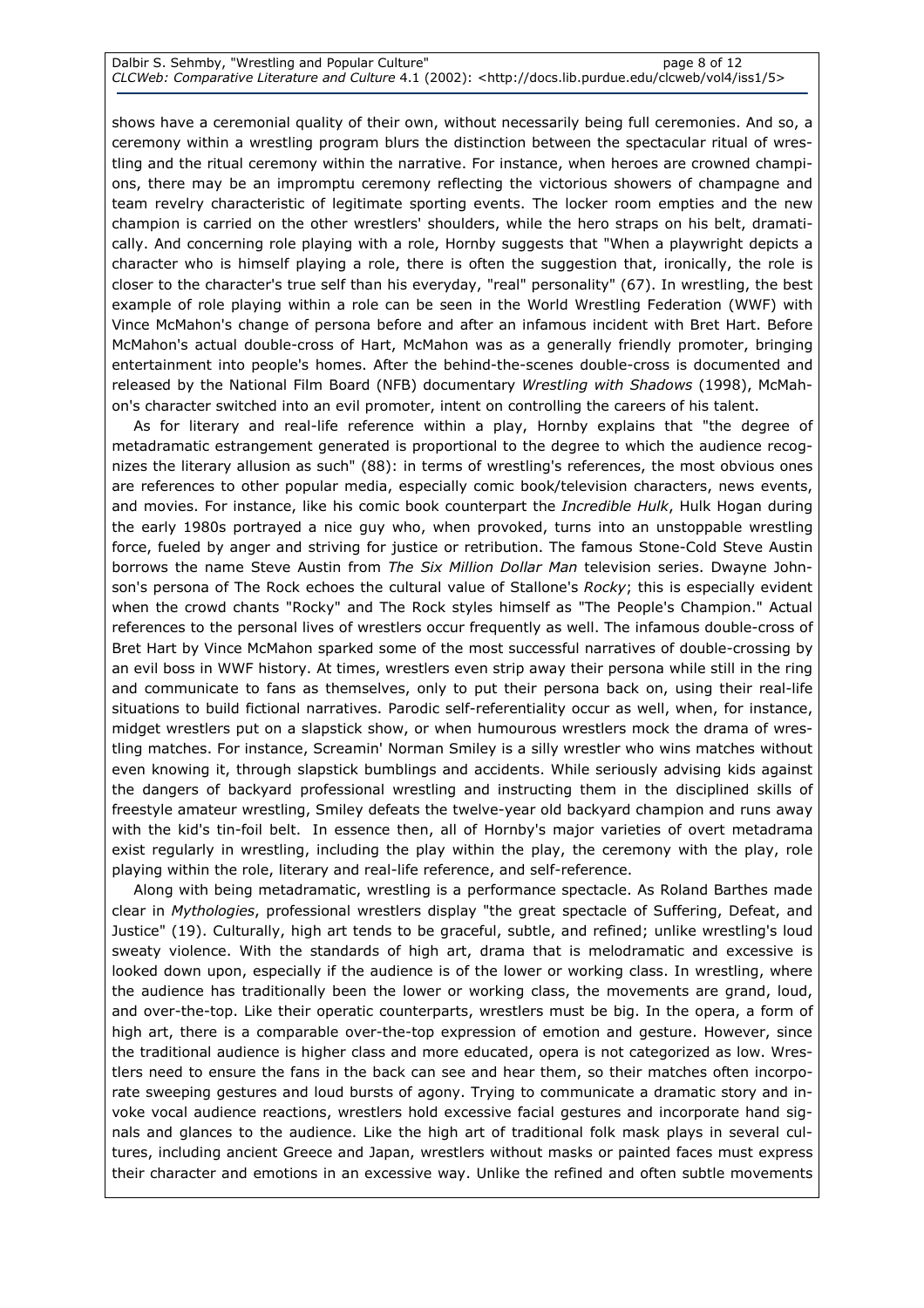of the ballet, which is usually performed in more intimate settings, wrestlers pound the mat and slam one another with a crude and comparably ungraceful choreography. Unlike the impassioned actor who is blown up to a larger-than-life form on the movie screen to deliver subtle and silent facial or bodily expressions and then to be praised for his nuances, the wrestler must be largerthan-life.

Wrestlers cannot utilize subtlety and silence as a sign of skill, unless they are guaranteed a close-up. And even then, the auditorium of fans would miss out on the subtlety. Besides, wrestling is not about subtlety; rather, it is about excess -- wrestling is excess. Watching an arena show is a multi-media event, complete with fireworks, music, and big screens. Notwithstanding wrestling's excess, a wrestling show can be complex and layered. Most importantly, unlike the actor who is told never to look into the camera and thus destroy the viewer's stance as a voyeur, the wrestler must look out to the fans and into the camera to fully express his charisma and to declare his threatening persona. In most films, the performers look at one another and interact with one another only. Preserving the fictional reality, the viewer is an outsider looking in. In wrestling, the performers look and interact with one another, but also interact with the audience in the arena and at home. Wrestlers salute fans, acknowledge placards, and deliver their messages to the fans and the other wrestlers through direct address. Put together with the traditionally working class viewer, the ungraceful noise of a match, the growls and expressions of the wrestlers, and the wrestler talking directly into the camera, are all deemed low entertainment style. As a consequence, it is no surprise wrestling is critically ignored.

Along with this style of spectacular excess, wrestling is often deemed low art within television because of its media-hybrid form. By media-hybrid form, I refer to the multitude of genres television wrestling can be compared to and thus dismissed as a clear genre of its own. Like the news, the sports game, the cartoon, the sitcom, the music video, commercials, the talk show, the soap opera, or action series, wrestling is an established and long-standing genre of television. Moreover, because it has elements resembling news, sports, cartoons, sitcoms, music videos, commercials, talk shows, soap operas, and action series, professional wrestling has not been generally regarded as an original genre of television by scholars or been referred to as a genre by even the public. Television wrestling utilizes so many elements of the medium that one program can sum up all that is on television, from silly cartoons and serial melodramas to lewd sexual innuendo and gory violence. A wrestling show is a news program in terms of its documentary style: presented live, like a news broadcast, the wrestling reporters interview wrestlers as though they are politicians arguing with other politicians. They chase down wrestlers, conduct in-depth profiles, and bring us fast-breaking events as they occur. Like a sports broadcast, wrestling is a spectacle of fireworks and pageantry, utilizing several markers of legitimate athletics, such as referees, announcers, and managers. Sometimes resembling Saturday-morning cartoons, muscular superheroes battle evil villains, the big bully torments the lovable little character, and the excessive use of chairs and tables and baseball bats are like the animated counterparts of anvils and explosions. Like a sitcom, wrestlers get into humourous predicaments or exchange comic insults. With rapidfire editing, shaky handheld cameras, scantily clad women, and music, at times wrestling can be confused with a music program. Within a wrestling show, commercials of upcoming events, posters, toys, videos, and pay-per-views frequently appear. The fights that begin in interviews resemble trash talk show battles; the ongoing melodrama resembles soap operas; finally, the stunts resemble the fights in television action dramas. Thus, the simultaneous existence of differing television styles in one program gives wrestling its media-hybrid form, which is another reason for wrestling's lack of critical recognition as an original and distinct genre.

Whereas being a unique North American and twentieth-century entertainment phenomenon with metadramatic aspects presented in a hybrid-media form may seem critically beneficial for any other program, such elements are widely ignored in wrestling. Like baseball, professional wrestling is an American product, springing forth from Civil War tussles and legitimate wrestling competition into carnival attractions and then stadium events. However, unlike baseball, professional wrestling is not culturally regarded as America's pastime. Yet, consider how similar metadramatic elements are praised and deemed complex and artsy in literary and film forms, but, in wrestling, they are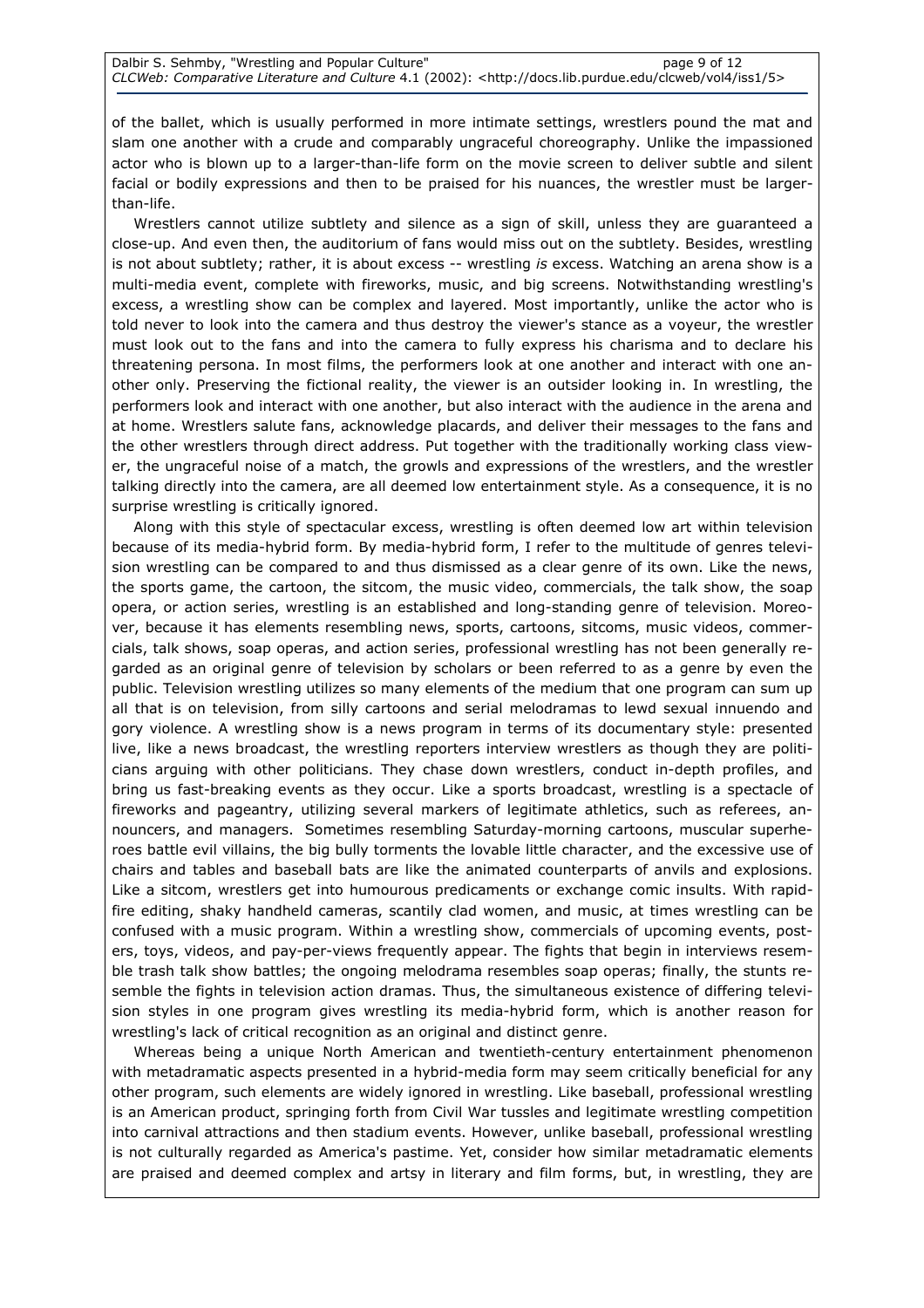seen as lowly cons. Even though multimedia internet narrative forms are now being explored as new and dynamic forms of story-telling, the hybrid-media form of wrestling is hardly noticed. That is, the wrestling show is still criticized for openly tricking the viewer and playing with reality. This stems in part from wrestling's overall low status culturally, but structurally, this stems from wrestling's own blunt attitude towards entertaining. This how Sharon Mazer describes this in her book, Professional Wrestling: Sport and Spectacle: "Professional wrestling jargon is threaded throughout with the language of the con game. Most wrestling performances are considered 'works,' both in the sense that the wrestlers should be "working" to please the audience and in the sense that one wrestler in particular 'does a job' to 'put the other guy over.' This 'jobber' (often referred to in current fan parlance as 'JTTS' or 'Jobber to the Stars') must work to put on a good show, a convincing display of the desire and potential to win, in order to make the other wrestler -- either a star or a new wrestler that the promoter wants to 'push' -- look good to the fans. Given that the professional wrestling performance is largely improvised, the potential always exists for a 'shoot' in which the plan is forsaken, an accident occurs, or a genuine conflict erupts with violence spilling over from display into actuality" (22).

In the simplest sense, wrestling itself strips away all pretenses and refers to entertainment as a con. In a way, this is a crude but accurate description of entertainment. An actor is a liar, playing a part to fool an audience into believing his or her dialogue, emotion, and predicament as authentic. To be considered effective, the spectator must fall for the performance; the spectator must be conned into believing what he or she is being presented is authentic. Of course, as Mazer's description of wrestling jargon illustrates, the tone here towards entertaining is much less glamourous than Coleridge's "willing suspension of disbelief." Nonetheless, the overall aim is clear. As Martin Esslin's Anatomy of Drama (1976) puts it, drama is "mimetic action, an imitation of the real world as play, as make-believe. The drama we see in the theatre and for that matter on the television screen or in the cinema is an elaborately manufactured illusion" (86). So, like wrestling, all entertainment is a con. However, owing to cultural acceptance, a critical industry of praise, and a traditionally higher-class audience, certain forms of entertainment are hardly, if ever, referred to as cons. In fact, they have attained the status of art, being said to provide an alternate reality in which the spectator can become engrossed within and thus be thoroughly entertained. Wrestling's referral to itself as a con is due, in part, to its aforementioned carnival roots as a con-game. Maintaining such jargon is a type of humbling homage that reminds the wrestler and the viewer that ultimately, the glamour, plots, and spectacle being presented are, at their roots, a playful con. Being on the cusp of sports and entertainment also affords the use of the term con. A rigged sports event is known as a con. Wrestling's rigged athletics does not diminish the genuine athletic ability required. In fact, it may even enhance it. Wrestlers must be careful not to injure their opponent or themselves, yet at the same time present the illusion of dramatic violence and preserve an ongoing narrative trajectory. Without the luxury of resorting to trick camera angles and special effects, an athlete's self-control and choreography must function at its peak in order to maintain such a level of combative excitement, yet still not cause any serious harm.

Wrestling's cultural status as a con also has another purpose: it places the onus on the performer. Mazer points out that "All participants, including fans, present others with at least a bit of a kayfabe, a term which is taken from nineteenth-century carnival, medicine show, and sideshow practice and simply refers to a con or deception" (22). Having been historically criticized as a con, referring to wrestling as a con today is a clear acknowledgment and reappropriation of its low cultural status. As Mazer continues to explain, "most wrestlers are proud to be called kayfabians because it means they're in on the (con) game" (23). Hence, wrestling's most famous critical label is as a con, but wrestlers and fans have reappropriated the term so as to lend credence and respect for the show, while (to reiterate) still paying homage to its roots and humbly accepting that in a sense sports entertainment is a playful con. In a way, the reappropriation of the term con brings lowly wrestling a bit higher and even pulls higher forms of entertainment a bit lower. For, if high art is a mere con as well, then the entertainment playing field is all the more level.

Hence, referring to wrestling as a con places a large emphasis on the performer and thus exalts the wrestler's ability as a live entertainer. Whereas prerecorded media entertainment relies upon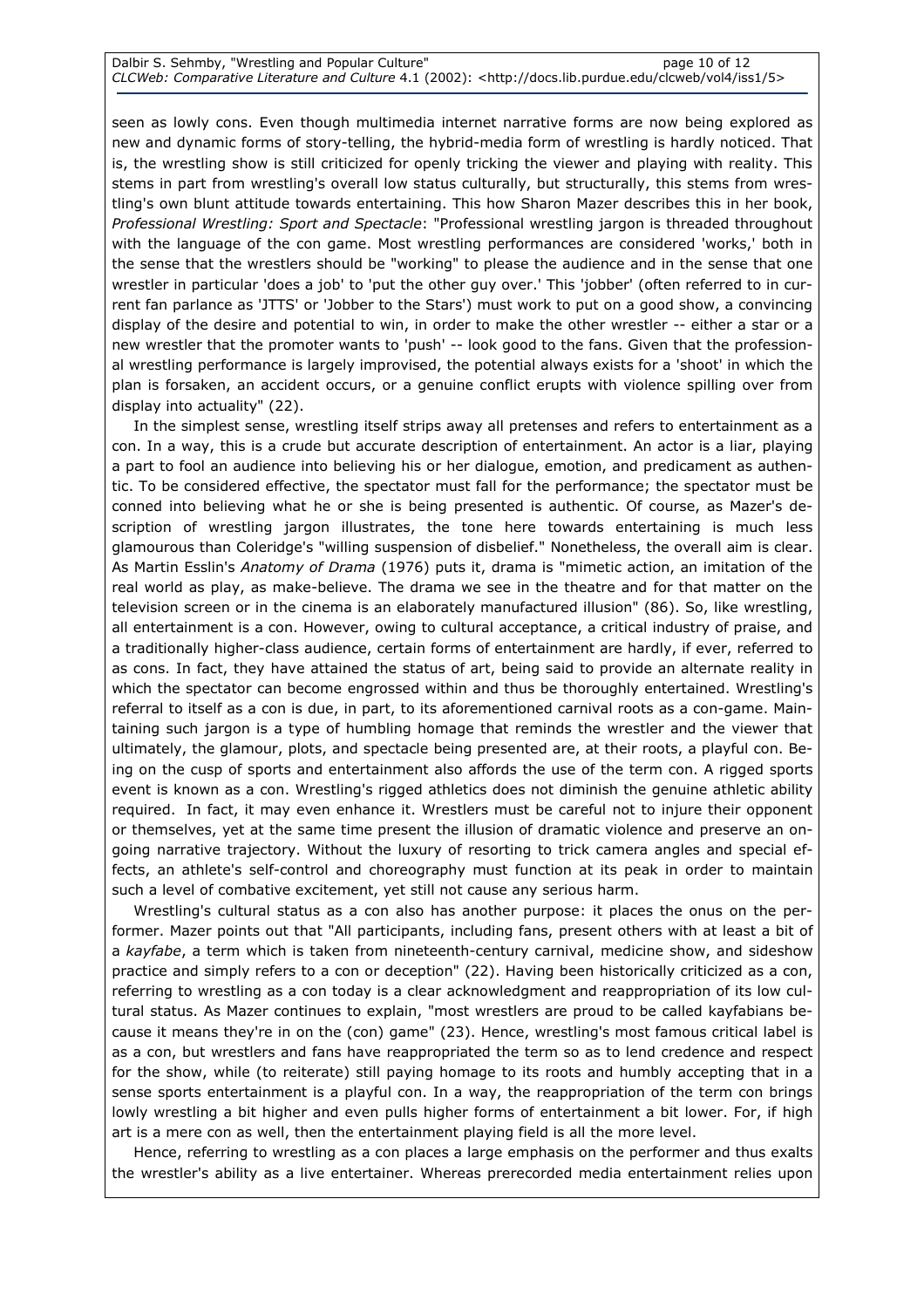camera techniques and special effects, wrestlers must rely on themselves. Wrestling success directly stems from pleasing the audience by putting on an engaging, spectacular, and believable show. If the wrestler does not succeed in delivering a good wrestling show, the repercussions are immediate. Fans could laugh and openly ridicule the performer. Or worse, fans could walk out or not come to another show, thus reducing the size of the gate, and therefore reducing the wrestler's reputation and his or her salary. By being referred to in wresting parlance, as a kayfabian (a con artist) or a worker, the active role of the wrestler (as opposed to the passive role of the viewer suspending disbelief) is quite apparent. The wrestler must work to please the audience and put on a good show; the onus is on the performer to deliver, to draw viewer interest, and to incite emotions. Of course, the viewer must play along. Without the viewer's participation, there can be no form of any sort of entertainment. However, in wrestling, the viewer's appreciation or lack of appreciation wields more direct democratic power than in other forms of entertainment. In this sense, wrestling's ability to effectively please the audience is a way of maintaining its respectful status amongst fans. The wrestler's close attention to a fan's willingness to suspend disbelief is a way of respecting the people that support the wrestling industry. Whereas higher entertainment forms can please upper class or educated audiences for their traditional merit, complexity, and insider understanding, at its roots, wrestling pleases its traditionally working class audience by empowering them with a voice and responding to their entertainment wants. The viewer must make an effort to acquire an appreciation of the subtleties or quality of a form of high art, such as classical music. In comparison, the simplicity of wrestling conflict makes it more immediately accessible to a wide range of viewers.

However, in being so easily comprehensible, wrestling creators and performers must work specifically to satisfy the narrative and character developments desired by the audience. Wrestling gives the average working-class viewer a democratic voice in his or her entertainment. The dynamics are clear, two combatants in physical battle. Everyone can understand it, because there is no barrier in terms of language or education. The working class viewer can choose to spend his or her money elsewhere, if the wrestling show does not provide what he or she enjoys. And even though nowadays, average viewers cannot actually jump into the ring and challenge the champion carnival strong man to a match, at least average viewers can voice their opinions and their cheers can push a favorite into the ring against the current champion. Therefore, despite its inclusion of high art elements, wrestling can still be referred to by critics and even fans as a con. In doing so, wrestling acknowledges its lowly status and places the onus on the performer to entertain and respect the views/support of his or her audience. Ultimately, wrestling is considered unartful, because it challenges our traditional North American worldview. We value legitimate athletics competitions because we value competition, in the capitalistic sense. Sports are a ritualistic preservation of fair competition and metaphorically, of the American dream. Wrestling undermines this by, not only playing to a working class audience, but also criticizing our naïve faith in upward mobility and thus expressing working class angst. Moreover, we as an audience do not like to be openly deceived; rather, we smugly enjoy the spectator position of privileged knowing. This knowing is reflected in our cultural tendency to categorize and label phenomena along traditional binary oppositions. Although critics praise the liminal in high art, wrestling's marginalization in television studies displays the pervasiveness of a cultural bias. Critics and viewers are made uneasy by the following liminal elements: between sport and drama; between masculine and feminine narrative forms; between its presentation of the human body for both the male and female gaze in sexual and nonsexual ways; between reality and art, as evident through its metadramatic aspects. Owing to its excessive style and traditionally lower-class audience, wrestling's loud, brash, and in-your-face approach marks it as excessive and thus uncomplicated or critically unworthy. Since wrestling programs can embody the traits of a myriad of television programs, it is not clearly recognized as an original television genre. By recognizing itself and all entertainment as "fake," wrestling reappropriates its cultural status as a con and proudly exalts the performance ability of the performers and the ability of the plots to engage audiences across the world. Moreover, wrestling asks us to recognize the falsity of boundary, between high and low, between fiction and reality. Although scholars deem this age to be postmodern, the refusal to recognize wrestling, a transgressive form